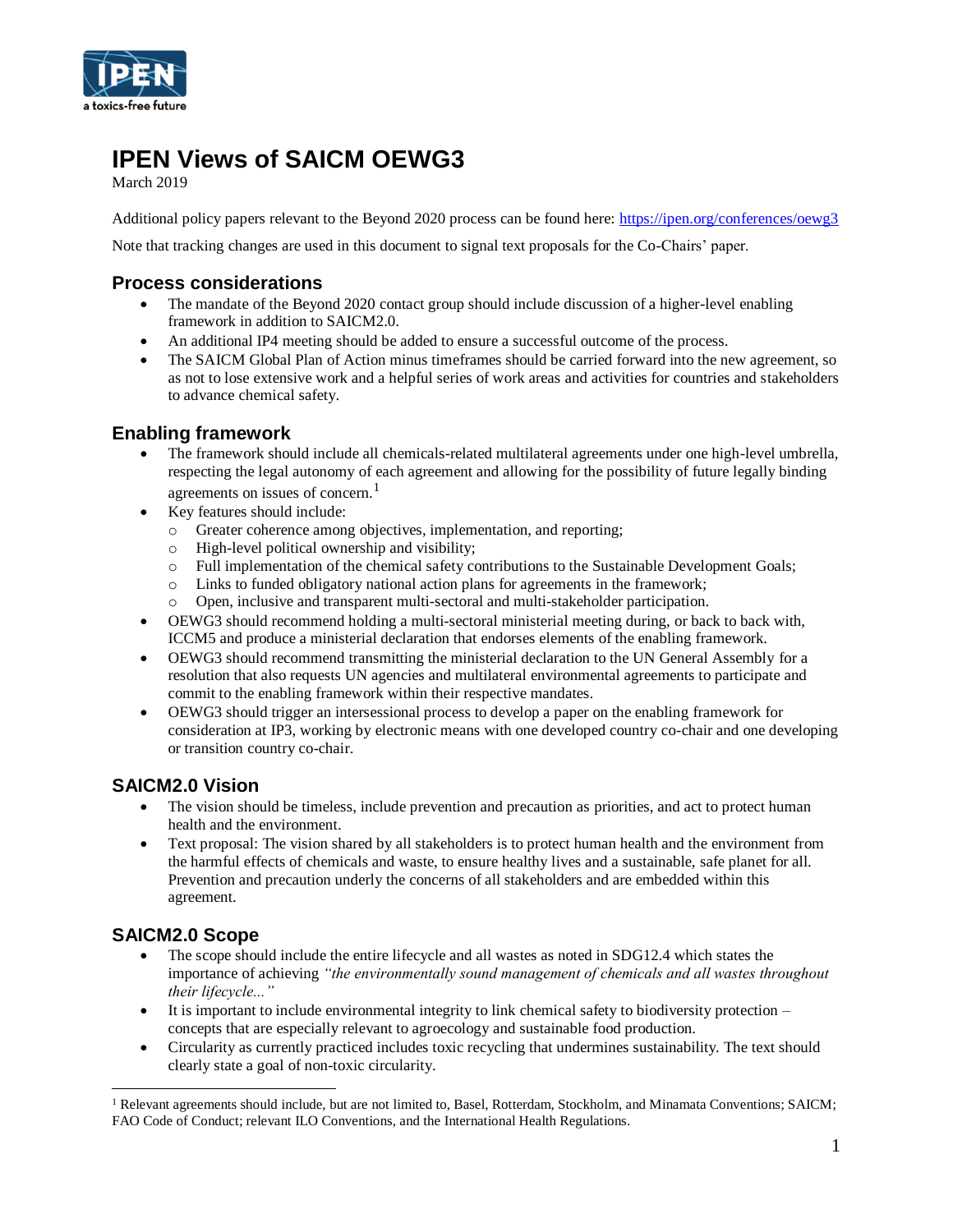- The links between chemical safety and human rights are mainstream principles and part of UNEP's work.
- Text proposal: The scope of the proposed instrument encompasses the environmental, health, agricultural, labour, social, and economic, aspects of managing chemicals and waste, in order to enhance sustainable development, environmental integrity, non-toxic circularity, and the protection of human rights. The instrument takes due account of the governmental and multi-stakeholder instruments and processes that have been developed to date and is flexible enough to take account of new ones without duplicating efforts.

## **SAICM2.0 Principles and Approaches**

- The list should include agreements with high relevance to chemical safety, including regional agreements dealing with key chemical safety principles and fundamental agreements relevant to sustainable food production, safe working conditions, and the right to a safe and healthy environment.
- Agreements to add:
	- o United Nations Declaration on the Rights of Peasants
	- o International Covenant on Economic, Social and Cultural Rights 1966
	- o Universal Declaration of Human Rights UDHR 1948
	- o Escazú Agreement
	- o ILO Convention No.184
	- o Aarhus Convention
	- o Bamako Convention
	- o Waigani Convention

### **SAICM2.0 Strategic Objectives**

- The agreement should have a reasonable number of ambitious objectives with targets that have specific dates and provide measurable contributions to the Sustainable Development Goals.
- Strategic objective A: Measures are identified, implemented and enforced in order to prevent and minimize harm from chemicals throughout their life cycle and waste**.**
	- o All three components are important and the first priority should be prevention.
- Strategic objective B: Comprehensive and sufficient knowledge, data, information and awareness is generated, available and accessible to all to enable informed decisions and actions
	- o The knowledge and data should be comprehensive and sufficient to enable informed decisions.
- Strategic objective C: Issues of concern are identified, prioritized and addressed
	- o An issue of concern that affects an entire region should not be discarded. Accepting or rejecting an issue can be a detail that emerges in discussions on specific issues.
- Strategic objective D: Prevention of harm to human health and the environment is prioritized through safer alternatives and innovative and sustainable solutions and forward thinking
	- o It is important to prioritize prevention and include safer alternatives.
- Strategic objective E: The sound management of chemicals and waste makes concrete contributions to achieve sustainable development through measurable actions.
	- o The importance of sound chemicals management is more than having recognition or accelerating actions or making partnerships – it is accomplishing chemical safety so that sustainable development can occur.

### **SAICM2.0 Institutional Arrangements**

- SAICM elements with a functional track record should not be reinvented. This includes the international conference, rules of procedure, and the Bureau. Synergies should be added to 1i, iv, and vi.
- Text proposal International Conference i: To promote the implementation of existing international instruments and programmes on chemicals and waste, to promote coherence among them, and to identify gaps.
- Text proposal International Conference vi: To anticipate and determine processes to guide appropriate action on issues of global concern before and as they arise and to facilitate and forge consensus on and provide an avenue to focus attention on priorities for cooperative action.
- Text proposal International Conference for a new  $1<sup>st</sup>$  element: To oversee implementation of the Agreement.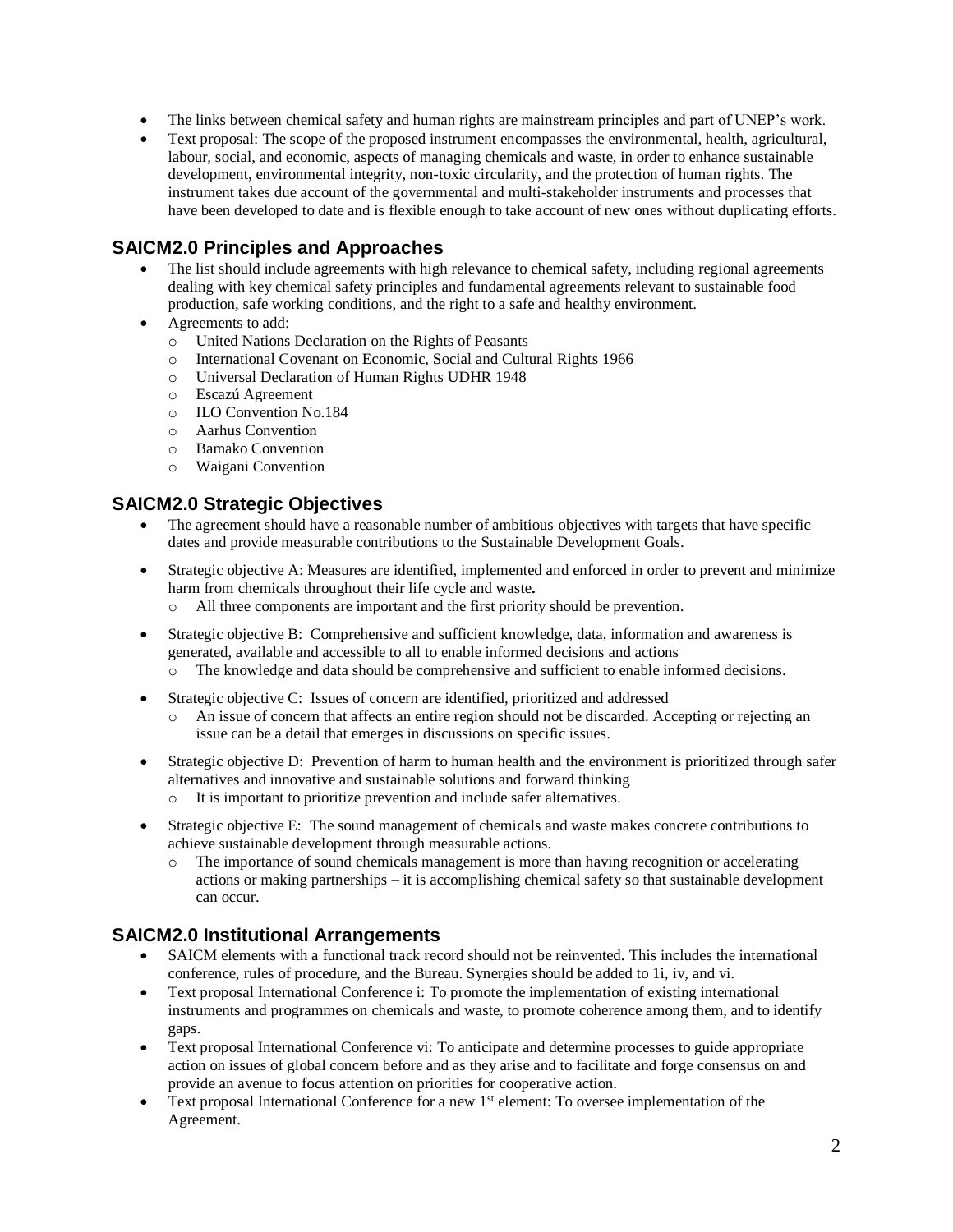• Text proposal for Secretariat viii: To report to the international conference on implementation by all stakeholders and progress against objectives and targets.

### **SAICM2.0 Mechanisms to support implementation**

#### • **National implementation**

- 
- o Funded national action plans are a key mechanism to support implementation. New text proposal i: To implement sound chemicals and wastes management each government should, in conjunction with other stakeholders, develop a national plan of action which is transmitted to the secretariat and implementation of which is reported to the International Conference.
- **Regional, sub-regional and sectoral cooperation and coordination**
	- o In regional cooperation, sectoral meetings would provide an opportunity to advance initiatives, particularly those such as pesticides that are not typically covered by SAICM regional meetings which usually emphasize ministries of environment.

#### • **Engagement of IOMC organizations**

Significantly strengthened engagement of IOMC organizations is needed through a detailed plan of actions on Agenda 2030 targets.

#### • **Industry and business engagement**

- iii: Cooperative actions, capacity-building and mentoring by industries and businesses on global priorities can make significant contributions to the implementation of the sound management of chemicals and waste. This includes, among other things, voluntary industry initiatives, product stewardship, implementing green chemistry to make products that are non-toxic, durable, and reusable, providing comprehensive toxicity and use information on all chemicals including nanomaterials, achieving zero discharge of toxic chemicals and wastes in production; internalizing all costs of chemical production including wastes and recycling infrastructure, and complying with the UN Guiding Principles on Business and Human Rights.
- o iv: All industry sectors should participate in the development of policies, projects and partnerships on the sound management of chemicals and waste as well as in implementation of legal requirements, except where there is a conflict of interest. The stewardship of chemicals should include the full life cycle, including primary producers, the downstream manufacturing sector, distributors and vendors, exporters, importers, recyclers, and waste handlers, building on existing initiatives where relevant. Both sector-specific and cross-sectoral strategies could be used to engage chemical producers and users.

#### • **Academia engagement**

o Academia should contribute to and cooperate in the generation of relevant knowledge, data and information on the hazards of, risks from, and monitoring of chemicals and waste, including in respect of identifying issues of concern that warrant action and alternatives.

#### • **Subsidiary and/or ad hoc expert bodies**

- o For a possible subsidiary body to be useful, it would have to be a multidisciplinary body (extending beyond toxicology) to ensure that it includes adequate representation and consideration of the full spectrum of scientific and public health disciplines related to chemical safety.
- o Precise terms of reference of subsidiary body would be needed to ensure that all SAICM stakeholder groups able to fully participate and that strict conflict of interest policies are implemented.
- o Extensive consideration on sustainable, adequate funding of such a body should be given before a decision on a subsidiary body is adopted.

#### • **Taking stock of progress**

o A periodic review system for reporting should be implemented that reports on actions in the National Action Plan and others including comments from stakeholders. An expert panel would review the reports and propose recommendations and countries could come up for review every three years. These reports could form the basis of SAICM2.0 effectiveness evaluation along with assessment of financing, capacity building and other important elements of the agreement.

#### • **Updating the instrument over time**

o SAICM2.0 should contain a mechanism for amendment to enable adjustment as new information and challenges occur.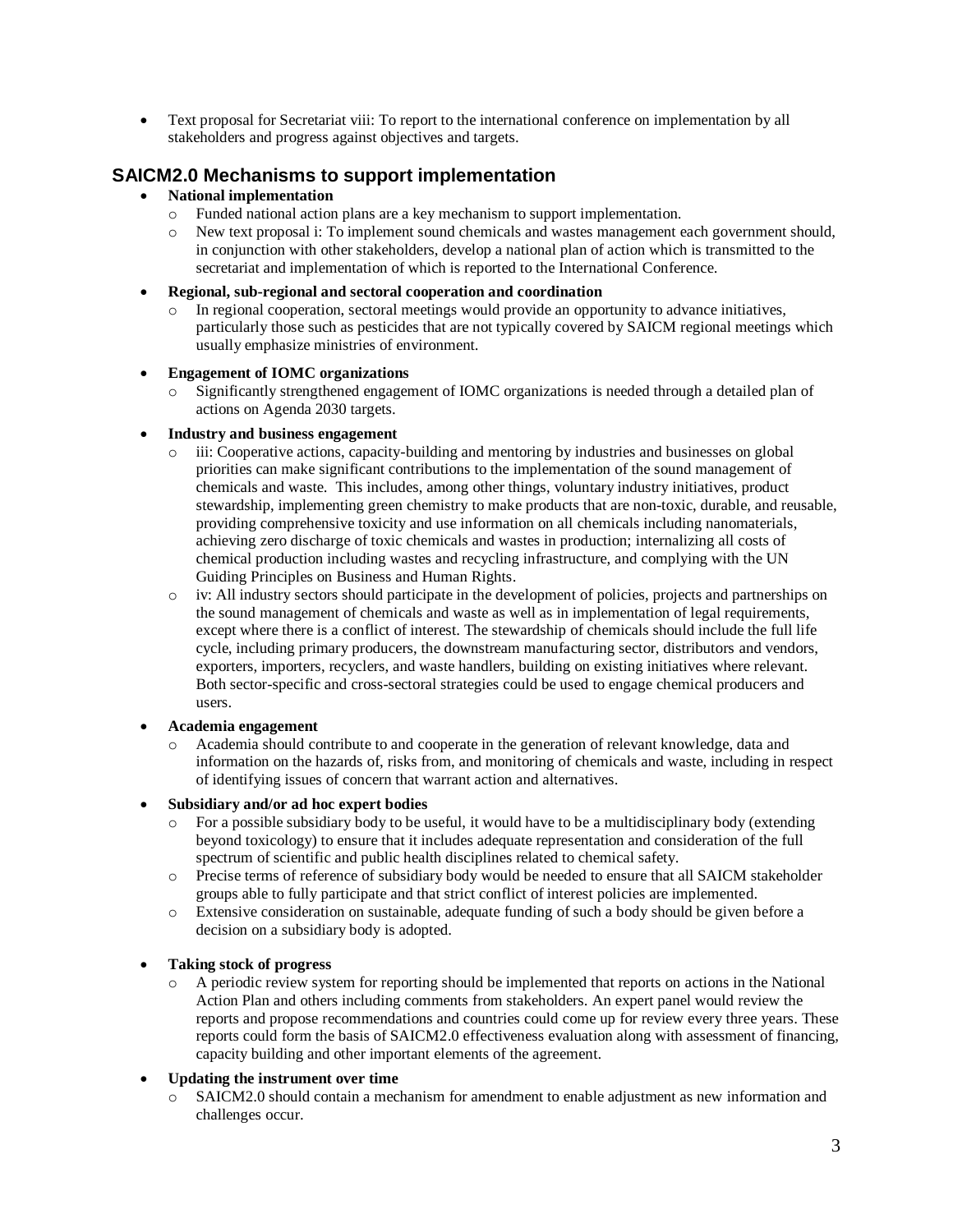### **SAICM2.0 Targets**

• Please see Annex 1.

### **Financing**

- SAICM is underfinanced. GEF-7 allocations have increased funding to the chemicals and waste focal area but SAICM funding remains the same at USD\$13 million for four years – 1.4% of the chemicals and waste budget and 0.2% of the GEF-7 replenishment.<sup>2</sup>
- UNEP should implement the recommendation in the UNEP evaluation<sup>2</sup> of the integrated approach to, *"make a formal request to donors to make an overt signal that chemicals and waste are a fundable component of development plans."*
- A SAICM clearing house mechanism should publicly track development aid for sound chemicals management
- Private sector financing is poorly implemented in the integrated approach. The UNEP evaluation<sup>2</sup> notes that, *"The use of the integrated approach to trigger new financial and in-kind participation of industry is not strongly evidenced."*
- Adequate, predictable and sustainable financing that includes internalization of costs of chemical producing industries at the global level. A 0.1% levy on the chemical industry would produce USD\$5.8 billion per year for implementation of chemical safety measures and be consistent with Rio Principle 16.
- UNEP should implement the evaluation<sup>2</sup> recommendation to, "commission studies on market-based *instruments for cost internalisation and incentives for sustainable consumption and production, particularly for green chemistry investments."*
- The UNEP evaluation<sup>2</sup> notes that, "Civil society has lost out from the closure of the QSP to which civil *society could apply for funding. The Special Programme does not consider CSOs as an institution for implementation and this has generated concerns among civil society organizations."*
- In line with the evaluation, UNEP should *"propose solutions to address civil society financing"* including *"changing Special Programme grants to include the possibility of sub-grants to CSOs."*
- A specific fund for SAICM implementation should be established that provides funding for smaller grants than GEF categories and is designed using lessons learned from the SAICM QSP program.

# **Partnerships**

- Partnerships are not a substitute for a functioning financial mechanism or the need to internalize costs within the chemicals-producing industry.
- Partnerships should: Serve the implementation of internationally agreed goals; be coherent with national law, development plans and strategies; respect international law and be in line with agreed principles and values; be transparent and accountable; provide an added value, and complement rather than substitute commitments made by governments; have a secure funding base; and be multi-stakeholder driven, with clear roles outlined for the different partners.
- According to the UN Secretary General's principles*: "Cooperation with the business sector must be transparent. Information on the nature and scope of major cooperative arrangements should be available within the concerned United Nations entity and to the public at large."*
- Partnerships should only be operating with businesses that are consistent with UN Guidelines including UN Global Compact and the UN Guiding Principles on Business and Human Rights. These include relevant chemical safety principles such as, *"Businesses should support a precautionary approach to environmental challenges."* and "*Businesses should uphold the freedom of association and the effective recognition of the right to collective bargaining."*

# **Progress report for 2014 - 2016**

• Considering the robust SAICM evaluation and to permit focus on the Beyond 2020 outcomes, a progress report for 2017 – 2019 should not be developed.

 $\overline{a}$ <sup>2</sup> SAICM/OEWG.3/INF/11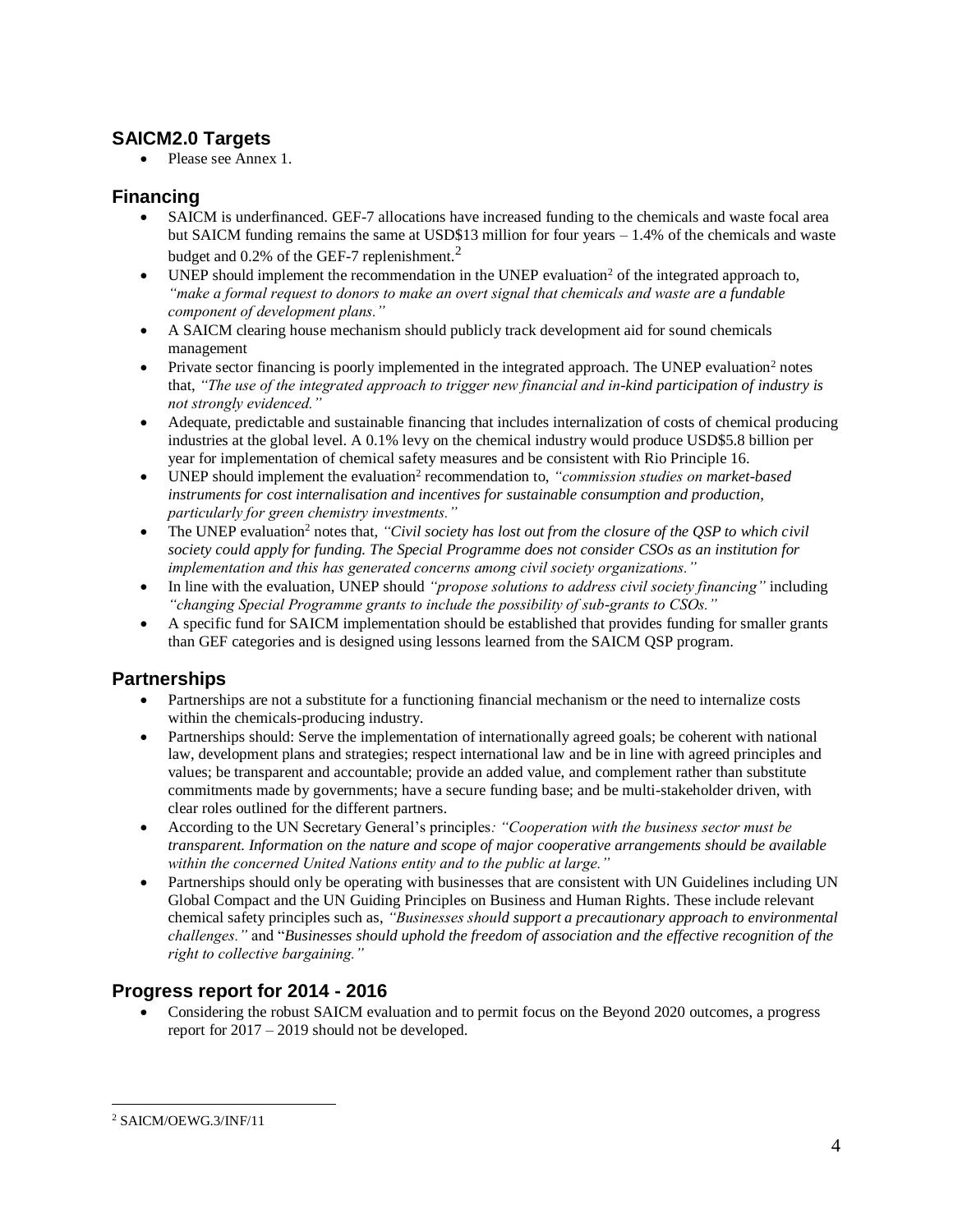### **Emerging policy issues and other issues of concern<sup>3</sup>**

- INF9 not yet available
- Current EPIs and issues of concern should be carried forward into SAICM2.0 so as not to lose momentum on progress.
- **Lead in paint**: While 71 countries have reported to have legally binding controls on lead paint, only a third of these have been adopted since the lead paint was adopted as an emerging policy issue in 2009. Also, many of these regulations are either not protective or effective. It is clear that urgent action must be taken by governments, industry and civil society to accelerate the establishment and enforcement of legallybinding controls on lead in paint in all countries. Governments should state their intention to do so at OEWG3.
- **Chemicals in products**: Since access to information on chemicals in products is limited, progress has been slow in fulfilling CiP Programme Objectives. The lack of information applies to all categories of products. This is an area that requires greater industry responsibility and forward progress. The discrepancy and nonharmonized rules of information exchange on chemicals in products in various countries/regions justifies the need for disclosure of full health and safety information and the complete identity of chemicals in individual constituent components of products prioritizing chemicals identified according to SAICM criteria. This information should be publicly available throughout the entire product life-cycle, including during product manufacture, use, recycling and/or disposal.
- **Hazardous chemicals in electronics**: Work on the design and production phases of this issue have largely been ignored. Electronics production is highly relevant to the relationship between women and chemical safety as women often make up the majority of the workforce. Public interest NGOs in key production countries such as South Korea and Vietnam have revealed serious health impacts in electronics production workers, especially in women.
- **EDCs**: UNEP released 3 important reports on EDCs in 2018, but these are absent in the meeting document on this topic. UNEP should widely disseminate this important information on identifying EDCs, exposures and effects, and existing national, regional and global frameworks.
- **Nano**: Work on this issue been useful in raising awareness, but further efforts are needed to create momentum and spur real precautionary actions at the global level. Broadening the involvement of governments and UN agencies is essential.
- **PFCs**: IOMC agencies should start to develop guidance for regulating PFAS as a class. Investigations by IPEN POs in Bangladesh, India, Indonesia, Japan, Malaysia, Nepal, Sri Lanka, Thailand, and Vietnam indicates widespread PFAS pollution in Asia. IPEN has also worked with experts to develop key technical information on fluorine-free firefighting foams.
- **HHPs**: Since ICCM4, work on this issue has lagged at the global level despite its critical importance to SDG2. Active work by public interest NGOs includes inventories of use, documentation of harms, and implementation of agroecological alternatives. FAO's planned coordination meeting should launch an initiative to phase out highly hazardous pesticides and replace them with nonchemical alternatives, agroecological practices and ecosystem approaches to sustainable food and fibre production, and public health vector control as a priority.

#### **Health sector strategy**

 $\overline{a}$ 

- Key areas to advance in the health sector strategy include developing data on pesticide poisoning incidence, implementing the chemicals components of the International Health Regulations, lead paint phase-out, and integration of waste and disposal issues in the health sector.
- At the global level, WHO should resume its role in the SAICM secretariat in SAICM2.0 as outlined in paragraph 29 of the Overarching Policy Strategy.<sup>4</sup> WHO discontinued its secretariat role in 2012.

<sup>&</sup>lt;sup>3</sup> Emerging Policy Issues include: lead in paint, chemicals in products, hazardous substances within the life cycle of electrical and electronic products, nanotechnologies and manufactured nanomaterials, endocrine-disrupting chemicals, and environmentally persistent pharmaceutical pollutants. Issues of concern include: highly hazardous pesticides and perfluorinated chemicals. <sup>4</sup> Para 29: "*The Executive Director of UNEP will be requested to establish the Strategic Approach secretariat. UNEP and the World Health Organization (WHO) will take lead roles in the secretariat in their respective areas of expertise in relation to the Strategic Approach, with UNEP assuming overall administrative responsibility."*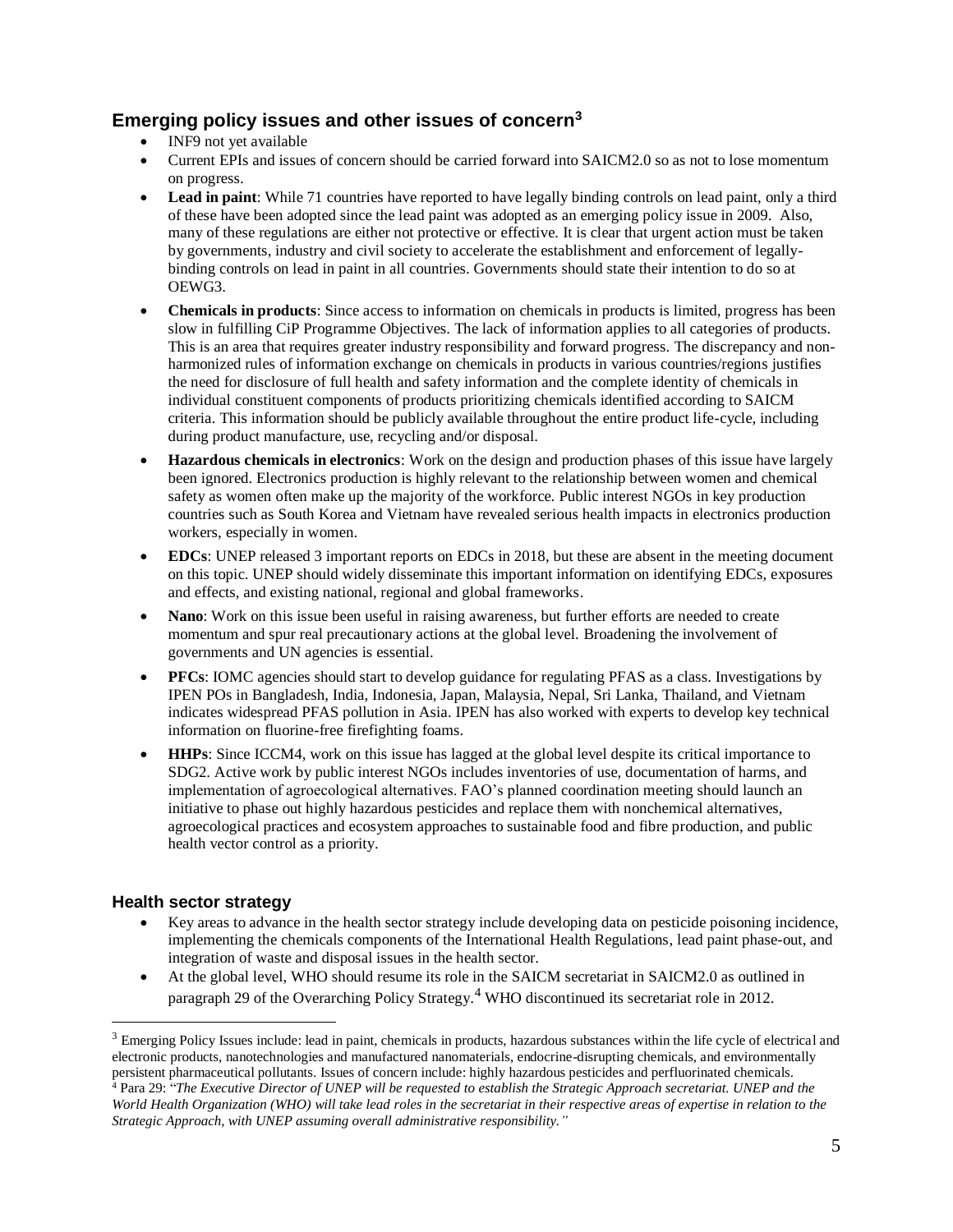## **Annex 1. SAICM2.0 Targets**

#### **Strategic objective A: Measures are identified, implemented and enforced in order to prevent and minimize harm from chemicals throughout their life cycle and waste.**

- A1: Countries adopt, implement and enforce comprehensive legal frameworks that address risk prevention and the reduction of adverse impacts from chemicals throughout their life cycle and waste.
- A2: Countries have sufficient capacity to address chemicals and waste issues nationally, including inspection, monitoring, investigation, enforcement, and appropriate inter-agency coordination and stakeholder participation mechanisms, such as national action plans.
- A3: Countries are implementing the chemicals and waste-related multilateral environmental agreements, as well as health and safety, labour and other relevant conventions, and voluntary mechanisms such as the Globally Harmonized System of Classification and Labelling of Chemicals and the FAO Code of Conduct.
- A4: Stakeholders have incorporated the sound management of chemicals throughout their life cycle and waste into their planning, policies and practices including internalization of costs, thereby supporting the development and implementation of chemicals management systems and other sector-appropriate mechanisms.
- A5: Governments and industry implement right to know, right to participate, protection from victimization, compensation for injury and illness, freedom of association, and the hierarchy of hazard controls to ensure that workers are protected from the risks associated with chemicals and waste and that workers have the means to protect themselves.
- A6: Countries develop and implement national action plans on the sound management of chemicals and wastes.
- A7: Morbidity, mortality, and environmental contamination from or by chemicals and wastes is substantially reduced.
- A8: Private sector fully implements extended producer responsibility throughout the production and supply chain including take back of obsolete chemicals, wastes, and pesticides containers.
- A9: Countries prohibit manufacture and export of substances, intermediates, formulations or products that are banned nationally for environmental or health reasons.

#### **Strategic objective B: Comprehensive and sufficient knowledge, data, information and awareness is generated, available and accessible to all to enable informed decisions and actions.**

- B1: Comprehensive data and information for all chemicals on the market are available and accessible, including information and data on properties, health and environmental effects, uses, hazard- and riskassessment results and risk-management measures, monitoring results and regulatory status throughout their life cycle nationally, in other countries, and globally.
- B2: All stakeholders, in particular industries and regulators, have and are using the most appropriate and standardized tools, guidelines and best practices for assessments and sound management, as well as for the prevention of harm, risk reduction, most protective occupational and environmental exposure standards, monitoring and enforcement.
- B3: Information and standardized methods such as of comprehensive morbidity and mortality data, and statutory reporting requirements on employers' occupational injuries and diseases related to workplace exposure to chemicals are available to all and used to understand the impacts of chemicals and waste for improved poisoning, burden-of-disease and cost-of-inaction estimates, to inform the advancement of chemical safety measures and to measure progress towards reducing those impacts.
- B4: Educational, training and public awareness programmes on chemical safety and sustainability have been developed and implemented, including for vulnerable populations, along with worker safety curricula and programmes at all levels.
- B5: Countries and stakeholders are implementing training on environmentally sound and safer alternatives, as well as on toxics use reduction policies, substitutions and the use of safer alternatives, such as agroecology.
- B6: Workers are informed about actual and potential exposures to hazardous substances in a form that serves their needs.